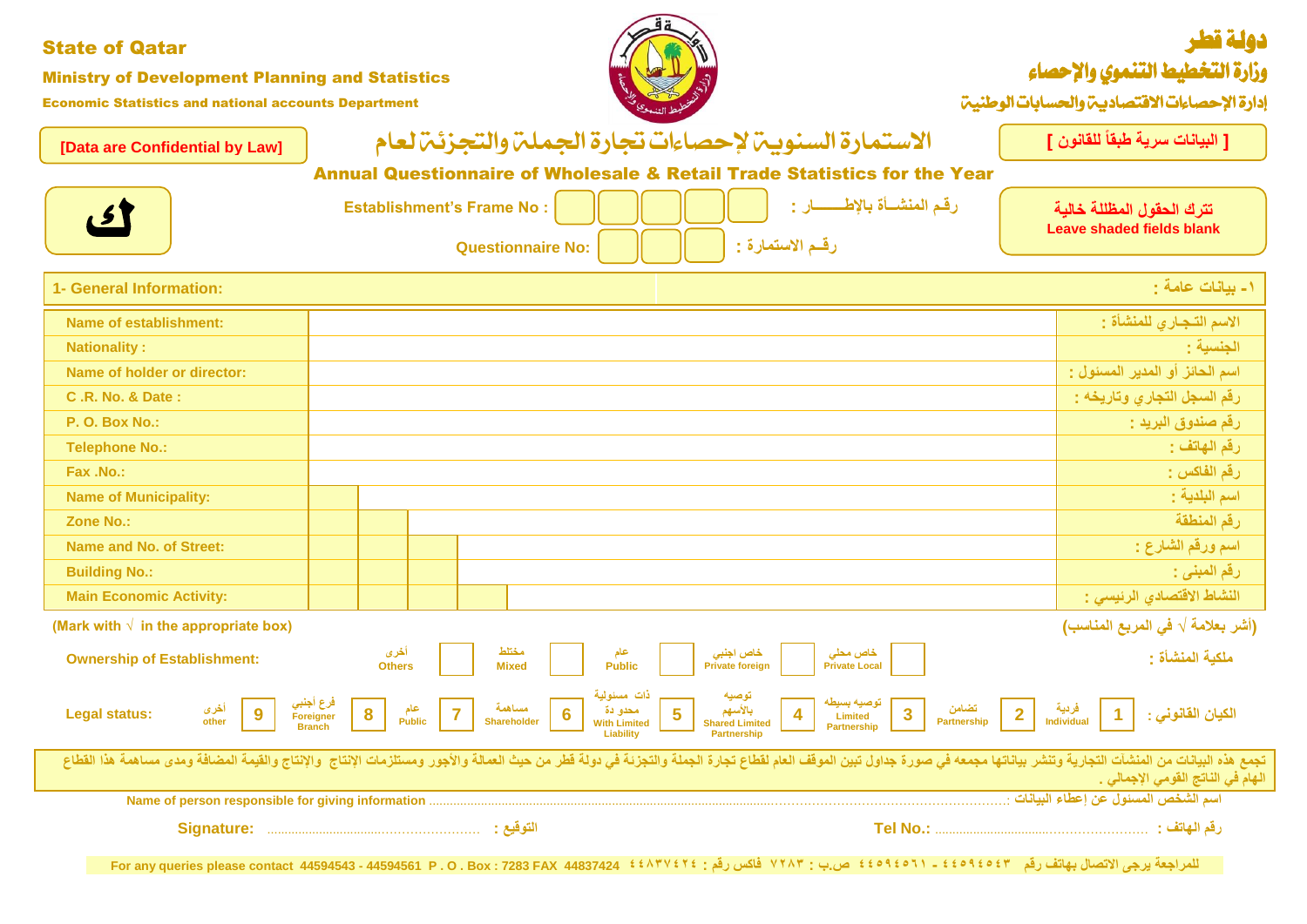### 2 - -1 العمالـــة واألجـــــــور **2 - 1 - EMPLOYMENT AND WAGES Unit : in Q.R. Qataris قطريون قطري لاير : الوحدة**

|  |  | الوحدة : ريإل قطر ي |
|--|--|---------------------|
|--|--|---------------------|

**1 تصنيف العاملين عدد العاملين )1( Number of employees االجـــور والرواتب المستحقة خالل السنة Wages , Salaries and payments-in-kind Categories of Employees ذكور M أناث F المجموع Total االجور والرواتب Wages & Salaries المزايا العينية Payments-inkind المجموع Total SNA Code .1 اصحاب عمل يعملون بالمنشأة بآجر** 1D **payment with proprietors Working** 1. **.8 اصحاب عمل يعملون بالمنشأة بدون آجر** 1D 2. **Working proprietors without payment** 3. **Managers** D1 **مديرون .3** 4. **Administrators** D1 **إداريون .4 .5 اخصائيون وفنيون ) مهندسون وفنيون**   $D<sub>1</sub>$  **ومحاسبون ،موظفون مشتريات ومبيعات(** 5. **Specialists and Technicians (Accountants , Engineers & Technicians)** 6. **Clerks** D1 **كتبــــه .1 .3 مشرفو اإلنتاج والتشغيل** 1D **supervisors Production** 7. 8. **Production and related workers** D1 **والتشغيل اإلنتاج عمال .2** 9. **Services workers and others** D1 **وآخرون خدمات عمال .4 Total** D1 **المجموع**

**األجور والرواتب :** تشمل األجور والرواتب المستحقة الدفع عن سنة البحث سواء عن الدوام الكلي أو الجزئي وتشمل الأجور الأصلية والإضافية والمكافأت والمنح وما شابه .

**المزايــــا العينيــة :** هي التكلفة الصافية التي تتحملها المنشاة عن السلع والخدمات التي تقدمها للعاملين مجانا أو كهديه مثل المالبس والمساكن والتغذية والخدمات الصحية واإلجتماعيه والترفيهية .

**1 - متوسط عدد العاملين =** Total Number at the end of each month (12) )21( السنة شهور من شهر كل نهاية في العاملين عدد مجموع **1 - average of employees = 12 18**

\* Includes Payments to the Board of Directors . اإلدارة مجلس أعضاء مكافآت تشمل\*

**Wages and Salaries :** Include wages , salaries ,over time payments , allowances , bonuses due during the year.

**Payments- In-Kind :** Include cost of goods and services furnished to the employees free of charge or at reduced cost , e.g. Clothes, lodging, food , medical, Social and Recreational services etc.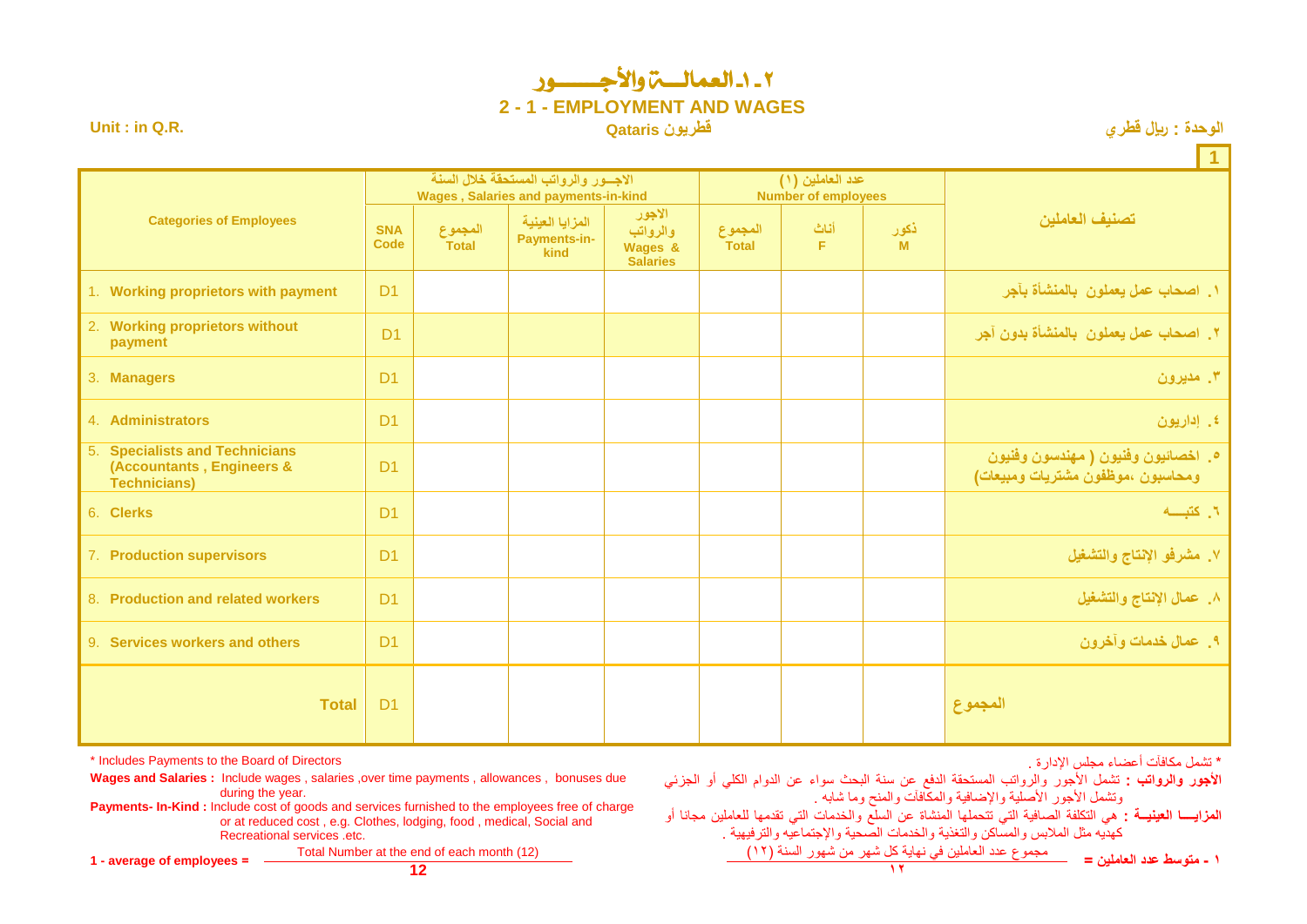## 2 - 2 - العمالـــة واألجـــــــور **2 - 2 - EMPLOYMENT AND WAGES**

**12** 

**Unit : in Q.R. Non - Qataris قطريون غير قطري لاير : الوحدة**

|                                                                                    |                           |                         |                                                                                     |                                                  |                         |                                                |           | $\epsilon$                                                               |
|------------------------------------------------------------------------------------|---------------------------|-------------------------|-------------------------------------------------------------------------------------|--------------------------------------------------|-------------------------|------------------------------------------------|-----------|--------------------------------------------------------------------------|
|                                                                                    |                           |                         | الاجسور والرواتب المستحقة خلال السنة<br><b>Wages, Salaries and payments-in-kind</b> |                                                  |                         | عدد العاملين (١)<br><b>Number of employees</b> |           |                                                                          |
| <b>Categories of Employees</b>                                                     | <b>SNA</b><br><b>Code</b> | المجموع<br><b>Total</b> | المزايا العينية<br>Payments-in-<br>kind                                             | الاجور<br>والرواتب<br>Wages &<br><b>Salaries</b> | المجموع<br><b>Total</b> | أثاث<br>F.                                     | ذكور<br>M | تصنيف العاملين                                                           |
| 1. Working proprietors with payment                                                | D <sub>1</sub>            |                         |                                                                                     |                                                  |                         |                                                |           | ١. اصحاب عمل يعملون  بالمنشأة بآجر                                       |
| 2. Working proprietors without<br>payment                                          | D <sub>1</sub>            |                         |                                                                                     |                                                  |                         |                                                |           | ٢. اصحاب عمل يعملون  بالمنشأة بدون آجر                                   |
| 3. Managers                                                                        | D <sub>1</sub>            |                         |                                                                                     |                                                  |                         |                                                |           | ۳. مدیرون                                                                |
| 4. Administrators                                                                  | D <sub>1</sub>            |                         |                                                                                     |                                                  |                         |                                                |           | ٤. إداريون                                                               |
| 5. Specialists and Technicians<br>(Accountants, Engineers &<br><b>Technicians)</b> | D <sub>1</sub>            |                         |                                                                                     |                                                  |                         |                                                |           | ۰. اخصائيون وفنيون ( مهندسون وفنيون<br>ومحاسبون ،موظفون مشتريات ومبيعات) |
| 6. Clerks                                                                          | D <sub>1</sub>            |                         |                                                                                     |                                                  |                         |                                                |           | ٦. كتبسه                                                                 |
| 7. Production supervisors                                                          | D <sub>1</sub>            |                         |                                                                                     |                                                  |                         |                                                |           | ٧. مشرفو الإنتاج والتشغيل                                                |
| 8. Production and related workers                                                  | D <sub>1</sub>            |                         |                                                                                     |                                                  |                         |                                                |           | ٨. عمال الإنتاج والتشغيل                                                 |
| 9. Services workers and others                                                     | D <sub>1</sub>            |                         |                                                                                     |                                                  |                         |                                                |           | ٩. عمال خدمات وأخرون                                                     |
| <b>Total</b>                                                                       | D <sub>1</sub>            |                         |                                                                                     |                                                  |                         |                                                |           | المجموع                                                                  |

\* Includes Payments to the Board of Directors . اإلدارة مجلس أعضاء مكافآت تشمل\*

Wages and Salaries : Include wages , salaries , over time payments , allowances , bonuses due during the year.

**Payments- In-Kind :** Include cost of goods and services furnished to the employees free of charge or at reduced cost , e.g. Clothes ,lodging, food , medical, Social and Recreational services .etc.

**األجور والرواتب :** تشمل األجور والرواتب المستحقة الدفع عن سنة البحث سواء عن الدوام الكلي أو الجزئي وتشمل الأجور الأصلية والإضافية والمكافأت والمنح وما شابه .

**المزايــــا العينيــة :** هي التكلفة الصافية التي تتحملها المنشاة عن السلع والخدمات التي تقدمها للعاملين مجانا أو كهديه مثل المالبس والمساكن والتغذية والخدمات الصحية واإلجتماعيه والترفيهية .

**1 - متوسط عدد العاملين =** Total Number at the end of each month (12) )21( السنة شهور من شهر كل نهاية في العاملين عدد مجموع **1 - average of employees = 12 18**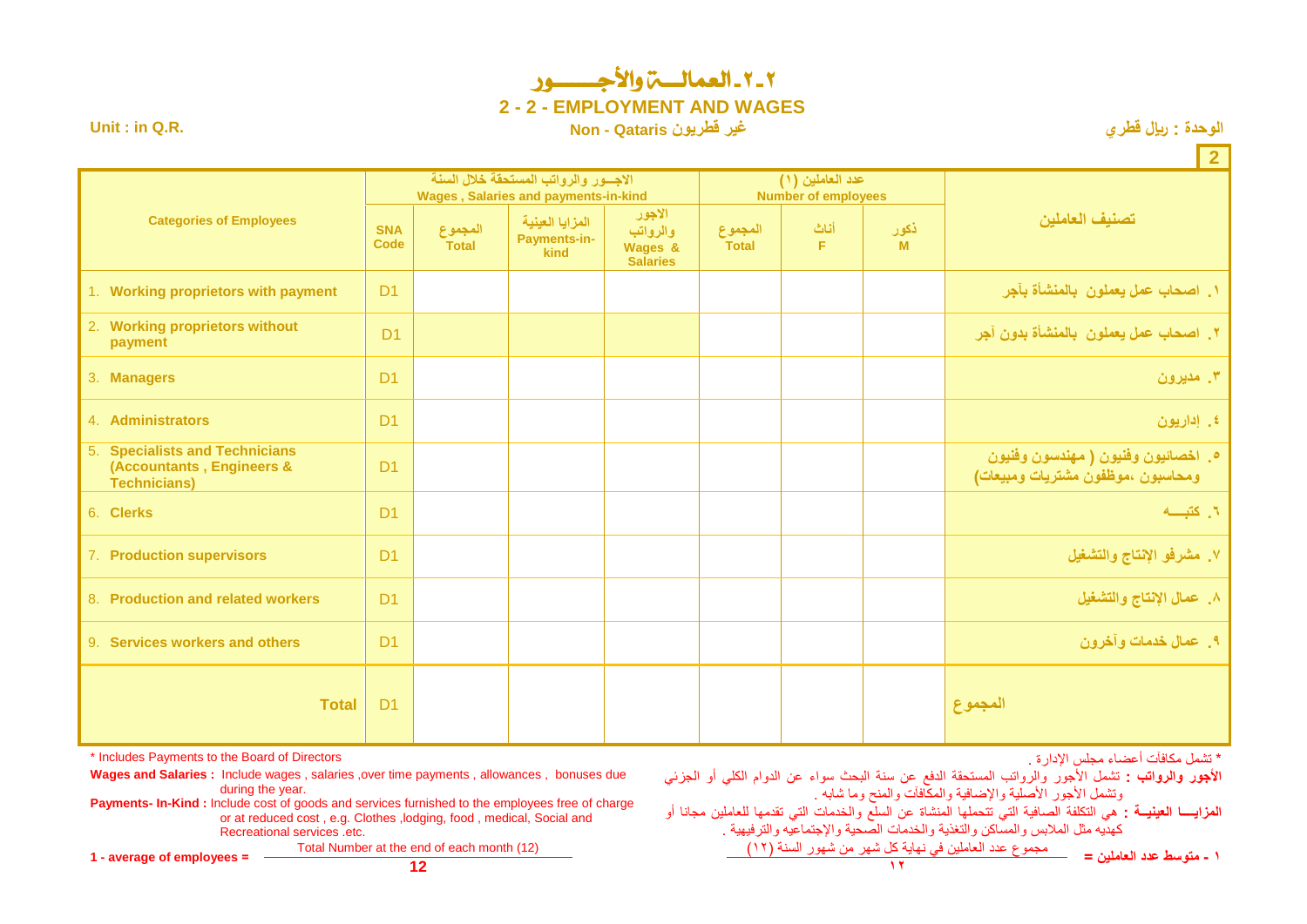### 3 - حركة التجارة يف البضائع اململوكة للمنشأة خالل العام **Unit : in Q.R. 3 - PURCHASES, SALES AND STOCK DURING THE YEAR قطري لاير : الوحدة**

|                                                                                                                                     |                           |               |                         |            |                               |                                                            |                            |              | $\overline{3}$                                                                                                            |
|-------------------------------------------------------------------------------------------------------------------------------------|---------------------------|---------------|-------------------------|------------|-------------------------------|------------------------------------------------------------|----------------------------|--------------|---------------------------------------------------------------------------------------------------------------------------|
|                                                                                                                                     |                           | المبيعات      |                         |            | موجودات بضائع بغرض البيع      | المشتريات (بغرض البيع )<br><b>Goods purchased for sale</b> |                            |              |                                                                                                                           |
| <b>Type of Trade</b>                                                                                                                | <b>SNA</b><br><b>Code</b> | بالتجزئة      | <b>Sales</b><br>بالجملة | آخر العام  | <b>Stock for sale</b>         |                                                            |                            | محلبة        | نوع التجارة                                                                                                               |
|                                                                                                                                     |                           | <b>Retail</b> | <b>Whole Sale</b>       | End of Yr. | أول العام<br>beginning of Yr. | المجموع<br><b>Total</b>                                    | مستوردة<br><b>Imported</b> | <b>Local</b> |                                                                                                                           |
| 1. Sale of Motor Vehicles                                                                                                           | 501                       |               |                         |            |                               |                                                            |                            |              | ١. بيع المركبات ذات المحركات                                                                                              |
| 2. Maintenance and Repair of Motor Vehicles                                                                                         | 502                       |               |                         |            |                               |                                                            |                            |              | ٢. صيانة وإصلاح السيارات ذات المركبات                                                                                     |
| 3. Sale of Motor Vehicle Parts and Accessories                                                                                      | 503                       |               |                         |            |                               |                                                            |                            |              | ٣. بيع فَطع غيار السيارات                                                                                                 |
| 4. Sale, Maintenance & Repair of Motorcycles &<br><b>Related Parts &amp; Accessories</b>                                            | 504                       |               |                         |            |                               |                                                            |                            |              | ٤. بيع وصيانة وإصلاح الدراجات النارية وما<br>ىتصل يھا                                                                     |
| 5. Retail Sale of Automotive Fuel                                                                                                   | 505                       |               |                         |            |                               |                                                            |                            |              | <b>0. بيع وقود السيارات بالتجزئة (محطات البترول)</b>                                                                      |
| 6. Wholesale on A Commission Basis                                                                                                  | 511                       |               |                         |            |                               |                                                            |                            |              | ٦. تجارة الجملة بالعمولة (القومسيون ،<br>السماسرة)                                                                        |
| 7. Wholesale of Agricultural Raw Materials, Live<br><b>Animals, Food, Bevrages &amp; Tobacco</b>                                    | 512                       |               |                         |            |                               |                                                            |                            |              | ٧. تجارة الجملة في المواد الخام الزراعية<br>والماشية الحية والأغذية                                                       |
| 8. Wholesale of Household Goods                                                                                                     | 513                       |               |                         |            |                               |                                                            |                            |              | ٨_ تجارة الجملة في السلع المنزلية                                                                                         |
| 9. Wholesale of Non-Agricultural Intermediate<br><b>Products, Waste and Scrap</b>                                                   | 514                       |               |                         |            |                               |                                                            |                            |              | ٩. تجارة الجملة في المنتجات الوسيطة غير<br>الزراعية والنفايات والخردة                                                     |
| 10. Wholesale of Machinery, Equipment and Supplies                                                                                  | 515                       |               |                         |            |                               |                                                            |                            |              | ١٠.تجارة الجملة في الآلات والمعدات والأمدادات                                                                             |
| 11. Other Wholesale                                                                                                                 | 519                       |               |                         |            |                               |                                                            |                            |              | <u>١١. أنواع تجارة الجملة الأخرى</u>                                                                                      |
| 12. Non-Specialized Retail Trade in Stores                                                                                          | 521                       |               |                         |            |                               |                                                            |                            |              | ١٢.تجارة التجزئة غير المتخصصة في المتاجر                                                                                  |
| 13. Retail Sale of Food, Beverages and Tobacco in<br><b>Other Specialized Stores</b>                                                | 522                       |               |                         |            |                               |                                                            |                            |              | ١٣. تجارة التجزئة في الأغذية والمشروبات والتبغ<br>في المتاجر المتخصصة الأخرى                                              |
| 14. Other Retail Trade of New Goods in Specialized<br><b>Stores</b>                                                                 | 523                       |               |                         |            |                               |                                                            |                            |              | ١٤.أنواع تجارة التجزئة الأخرى الجديدة في<br>المتآجر المتخصصة                                                              |
| 15. Retail Sale of Second-Hand Goods in Stores                                                                                      | 524                       |               |                         |            |                               |                                                            |                            |              | 10 ـ تجارة التجزئة في السلع المستعملة بالمتاجر<br>والأدوات المنزلية المستعملة (الحراج)                                    |
| 16. Retail Trade Not in Stores                                                                                                      | 525                       |               |                         |            |                               |                                                            |                            |              | ١٦. تجارة التجزئة خارج المتاجر                                                                                            |
| 17. Repair of Personal and Household Goods                                                                                          | 526                       |               |                         |            |                               |                                                            |                            |              | ١٧. إصلاح السلع الشخصية والمنزلية                                                                                         |
| 18. Other Retail Trade, Computers, Stationary and<br>Books, Watches & Jewellery, Flowers, Sports<br><b>Goods, Bottled Gas, Toys</b> | 527                       |               |                         |            |                               |                                                            |                            |              | ١٨.تجارة التجزئة الأخرى الحاسبات والمكتبات<br>والساعات والمجوهرات والزهور والأدوات<br>الرياضية والغاز المعبأ ولعب الأطفال |
| <b>Total</b>                                                                                                                        |                           |               |                         |            |                               |                                                            |                            |              | المجموع                                                                                                                   |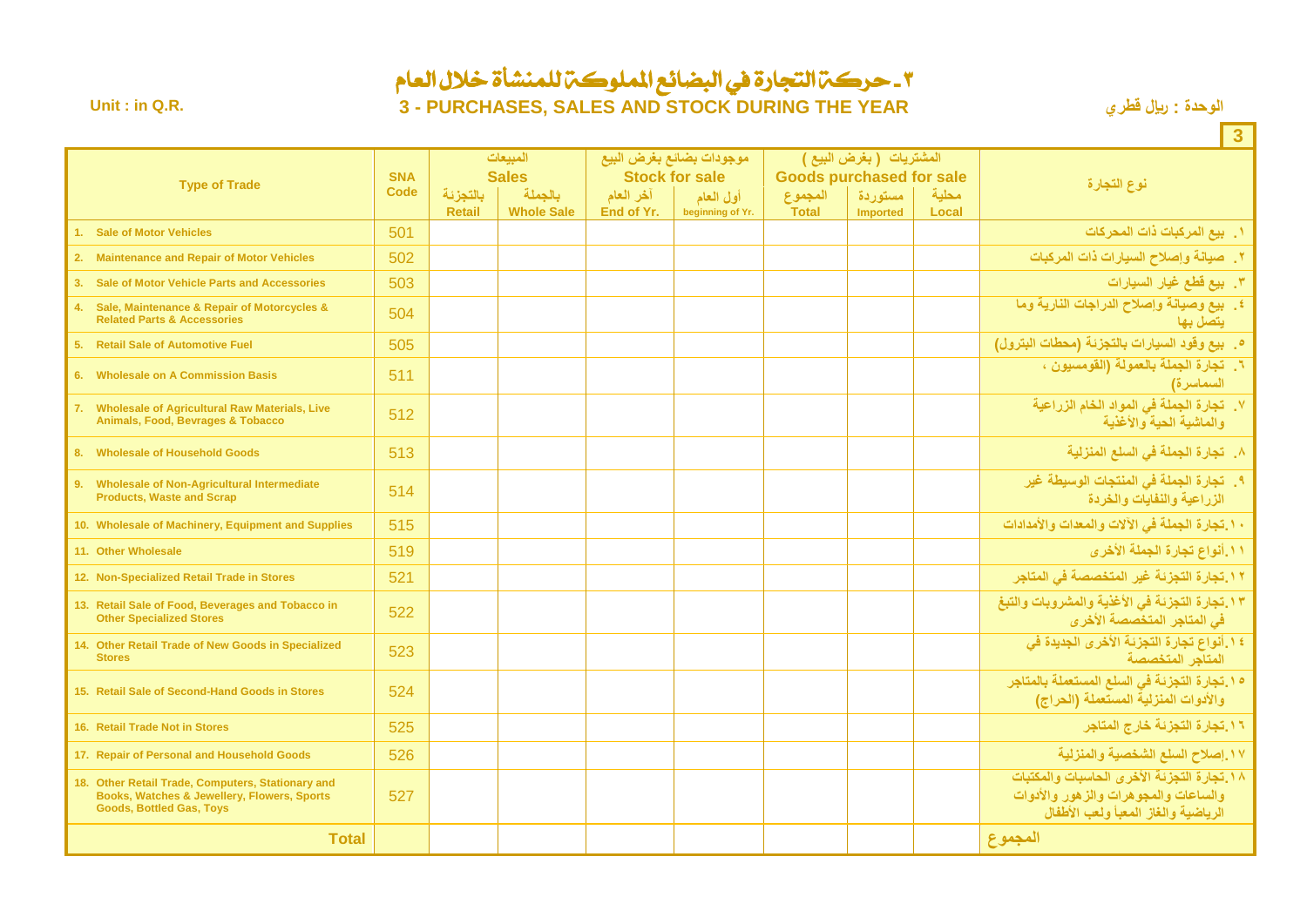الهامش التجاري = المبيعات - المشتريات + التغير في المخزون . Stock in Change + Purchases - Sales = Margin Commercial

# ٤ - قيمة المستهلك من المستلزمات السلعية والخدمية خلال العام

**Unit : in Q.R. 4 - VALUE OF INTEMEDATE CONSUMPTION OF GOODS DURING THE YEAR** 

ا**لوحدة : ريال قطر** *ي***<br>المطا** 

 $\sim$ 

|                                               |                    |                                             | 4                                     |
|-----------------------------------------------|--------------------|---------------------------------------------|---------------------------------------|
| <b>Items</b>                                  | <b>SNA</b><br>Code | القيمة بالريإل القطرى<br><b>Value in QR</b> | البيان                                |
| <b>First: Intermediate goods:</b>             |                    |                                             | أولاً : المستلزمات السلعية :          |
| 1. Packing                                    | P <sub>2</sub>     |                                             | ١. مواد تعبئة وتغليف وحزم             |
| 2. Fuels, Lubricants and energy               | P <sub>2</sub>     |                                             | <mark>٢. وقود وزيوت وقوى محركة</mark> |
| 3. Electricity                                | P <sub>2</sub>     |                                             | ٣. كهرباء                             |
| 4. Water                                      | <b>P2</b>          |                                             | ٤. ميساه                              |
| 5.<br><b>Spare parts and consumable tools</b> | P <sub>2</sub>     |                                             | ه . قطع غيار وعدد وأدوات مستهلكة ا    |
| <b>Stationery and printed matter</b><br>6.    | P <sub>2</sub>     |                                             | ٦. أدوات كتابية وقرطاسية ومطبوعات     |
| 7. Other goods                                | P <sub>2</sub>     |                                             | ٧. مواد سلعية أخرى                    |
| <b>Total</b>                                  |                    |                                             | المجموع                               |

|    |                                                                 |                | $\sqrt{5}$                                                |
|----|-----------------------------------------------------------------|----------------|-----------------------------------------------------------|
|    | <b>Second : Services:</b>                                       |                | ثانياً : المستلزمات الخدمية :                             |
|    | <b>Building repairs and maintenance</b>                         | P <sub>2</sub> | ۱. صیانة مبانی                                            |
| 2. | <b>Transport Equipment Maitenance</b>                           | P <sub>2</sub> | ٢. صيانة وسائل نقل                                        |
| 3. | <b>Machinery and equipment maintenance</b>                      | P <sub>2</sub> | ٣. صيانة ألات ومعدات                                      |
| 4. | Work done & industrial services rendered by other               | P <sub>2</sub> | ٤] _ تشغيل لدى الغير وخدمات صناعية                        |
| 5. | <b>Transportation</b>                                           | P <sub>2</sub> | 0 فقل وانتقالات عامة                                      |
| 6. | <b>Rents of machinery and equipment</b>                         | P <sub>2</sub> | ٦. ايجارات آلات ومعدات                                    |
|    | <b>Rents of transportation equipment</b>                        | P <sub>2</sub> | ٧. إيجارات وسائل نقل                                      |
| 8. | <b>Rents of non-residential buildings</b>                       | P <sub>2</sub> | ِ٨. [يجارات مباني غير سكنية                               |
| 9. | Other services expenses (mail, publicity and telephone<br>etc.) | P <sub>2</sub> | ٩ ـ * أخرى ( بريد ـ طباعة ـ دعاية ـ هاتف ، فاكس ، انترنت) |
|    | <b>Total</b>                                                    |                | المجموع                                                   |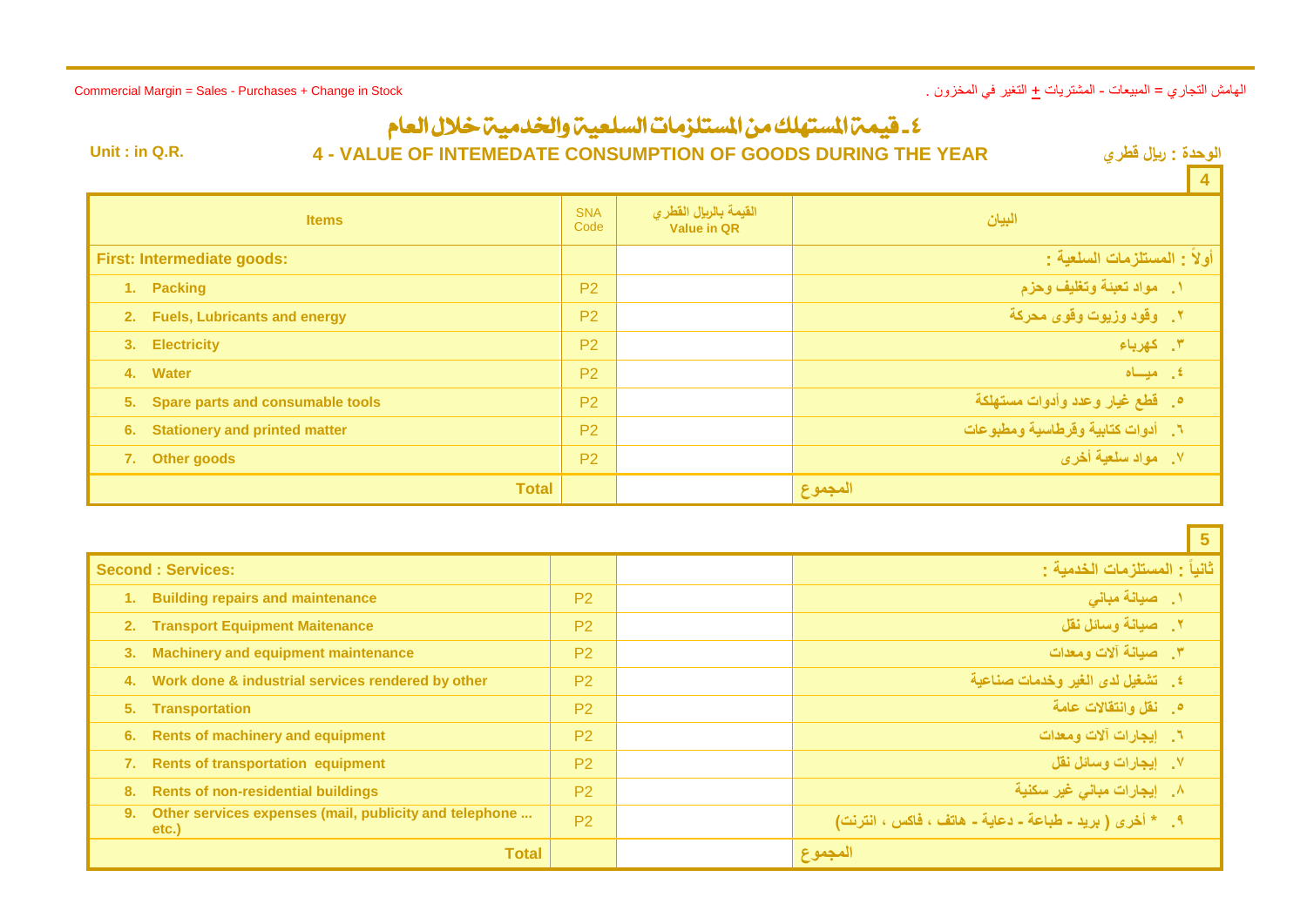# 5 - مصروفات ومدفوعات حتويلية أخرى

**5 - OTHER PAYMENTS AND TRANSFERS**

**Unit : in Q.R. قطري لاير : الوحدة**

|                                                                                                       |                    |                                             | $\overline{\phantom{a}}$ 6                                        |  |  |  |  |  |
|-------------------------------------------------------------------------------------------------------|--------------------|---------------------------------------------|-------------------------------------------------------------------|--|--|--|--|--|
| <b>Items</b>                                                                                          | <b>SNA</b><br>Code | القيمة بالريإل القطرى<br><b>Value in QR</b> | البيان                                                            |  |  |  |  |  |
| 1. Local interest paid                                                                                | D41                |                                             | ١. فوائد مدفوعة محلية                                             |  |  |  |  |  |
| 2. Foreign interest paid                                                                              | D41                |                                             | ٢. فوائد مدفوعة خارجية                                            |  |  |  |  |  |
| 3. Custom duties                                                                                      | D <sub>21</sub>    |                                             |                                                                   |  |  |  |  |  |
| 4. Casualty insurance premiums                                                                        | D71                |                                             | ٤] أقساط تأمين ضد الحوادث                                         |  |  |  |  |  |
| 5. Losses from sales of materials                                                                     | <b>K11</b>         |                                             | ه. خسائر بيع مواد خام                                             |  |  |  |  |  |
| 6. Duties (business licences fees, vehicles lic. fees, stamp  etc                                     | D <sub>21</sub>    |                                             | ٦. ضرائب أخرى رسوم (تراخيص مزاولة عمل ـ تراخيص سيارات ،<br>طوابع) |  |  |  |  |  |
| 7. Bad debts                                                                                          | <b>D99</b>         |                                             | ٧. ديون معدومة                                                    |  |  |  |  |  |
| 8. Losses from sales of capital assets                                                                | <b>K11</b>         |                                             | ٨. خسائر بيع أصول رأسمالية                                        |  |  |  |  |  |
| 9. Taxes on profit                                                                                    | <b>D51</b>         |                                             | ٩. ضرائب على الأرباح (ضرائب مباشرة)                               |  |  |  |  |  |
| 10. Profits paid                                                                                      | D42                |                                             | توزيعات أرباح (أرباح أسهم موزعة)<br>$\sim 100$                    |  |  |  |  |  |
| 11. Payment pertinent to previous years                                                               | <b>D99</b>         |                                             | ١١. مصروفات سنوات سابقة                                           |  |  |  |  |  |
| 12. Social grants and donations                                                                       | <b>D75</b>         |                                             | منح ومساعدات اجتماعية<br>.11                                      |  |  |  |  |  |
| <b>13. Penalties</b>                                                                                  | <b>D75</b>         |                                             | تعويضات وغرامات<br>.11                                            |  |  |  |  |  |
| 14. Others*                                                                                           | D75                |                                             | أخرى *<br>$\mathcal{M}$                                           |  |  |  |  |  |
| <b>Total</b>                                                                                          |                    |                                             | المجموع                                                           |  |  |  |  |  |
| أخرى * تشمل : مكافآت ترك الخدمة  الخ .<br>* Ohters : Include claims, fines, end of service bonus etc. |                    |                                             |                                                                   |  |  |  |  |  |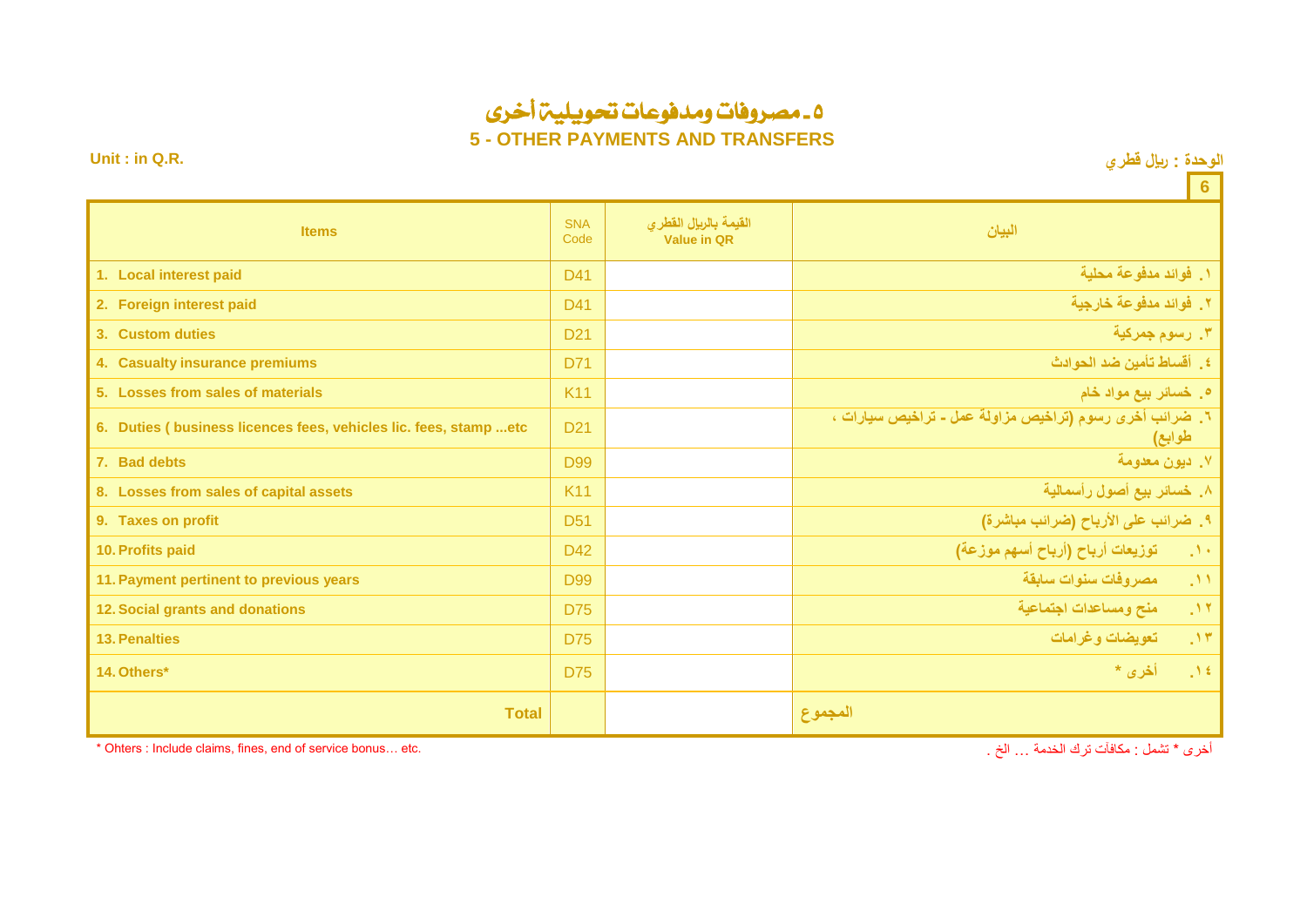### 6 - اإليرادات األخرى خالل العام **6 - OTHER REVENUES DURING THE YEAR**

**Unit : in Q.R. قطري لاير : الوحدة**

|                                                    |                           |                                             | $\overline{7}$                              |
|----------------------------------------------------|---------------------------|---------------------------------------------|---------------------------------------------|
| <b>Items</b>                                       | <b>SNA</b><br><b>Code</b> | القيمة بالريإل القطرى<br><b>Value in QR</b> | البيسان                                     |
| 1. Revenues of services rendered to other          | P <sub>1</sub>            |                                             | ١.     إيرادات تشغيل خدمات للغير            |
| <b>Casualty insurance claims</b><br>2.             | D72                       |                                             | ٢ _ تعويضات تأمين ضد الحو ادث               |
| Rent of machinery and equipment received<br>3.     | P <sub>1</sub>            |                                             | ٣. إيرادات عن تأجير آلات ومعدات للغير       |
| <b>Collected interests</b><br>4.                   | D41                       |                                             | ٤. فوائد محصلة                              |
| 5.<br><b>Revenues from selling raw material</b>    | <b>K11</b>                |                                             | <b>۰</b> أرباح بيع مواد خام                 |
| <b>Revenues from selling capital assets</b><br>6.  | <b>K11</b>                |                                             | ٦. أرباح بيع أصول رأسمالية                  |
| 7. Collected shares                                | D42                       |                                             | ٧. أنصبة محصلة (ارباح أسهم محصلة)           |
| 8.<br><b>Rent of buildings</b>                     | P <sub>1</sub>            |                                             | ٨. إيجار مبانى محصلة                        |
| <b>Commissions on consignment for others</b><br>9. | P <sub>1</sub>            |                                             | ٩ _ عمولة عن مبيعات بضائع أمانة لحساب الغير |
| 10. Revenues pertinent to previous years           | <b>D99</b>                |                                             | ١٠. إيرادات تخص سنوات سابقة                 |
| 11. Repaid bad debts                               | <b>D99</b>                |                                             | ١١. ديون مستردة سبق إعدامها                 |
| 12. Other revenues                                 | P <sub>1</sub>            |                                             | ۱۲. ایرادات أخر <i>ی</i>                    |
| 13. Subsidies received                             | <b>D75</b>                |                                             | ١٣. إعانات ودعم مقدم من الدولة              |
| <b>Total</b>                                       |                           |                                             | المجموع                                     |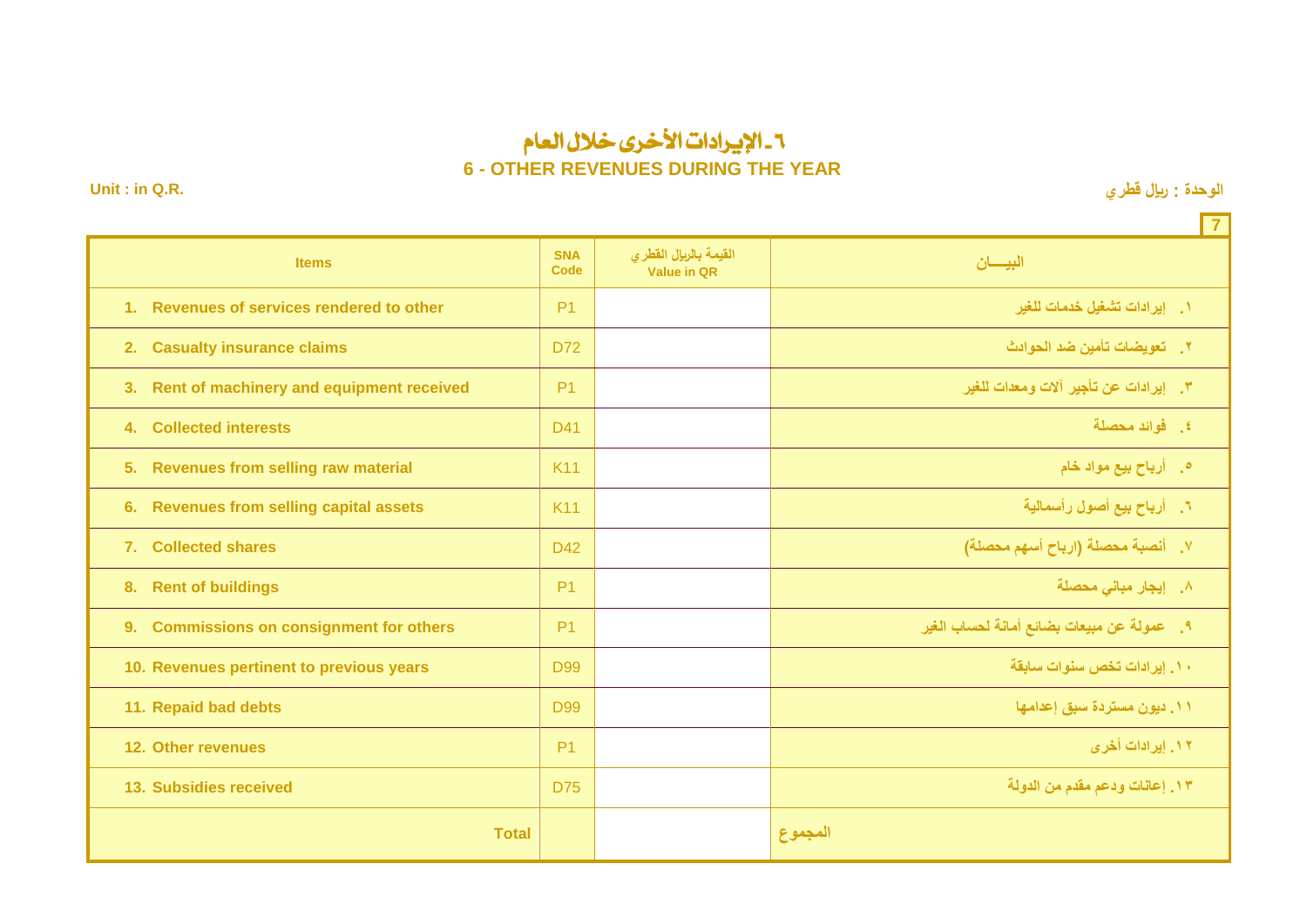-7 األصول واإلضافات الرأمسالية واإلهتالكات خالل السنة

**8 - ASSETS, ADDITIONS TO ASSETS & DEPRECIATION DURING THE YEAR**

الوحدة : ريال قطري السنة : المستقل : الوحدة : ويال قطري السنة : " الوحدة : ويال قطري السنة : " الوحدة : ويال ق

**8**

| <b>Type of asset</b>                            | <b>SNA</b><br><b>Code</b> | الأصول في نهاية<br>السنة<br>$\equiv$ $\epsilon$ -Y-Y+1<br><b>Assets at the</b><br>end of the Year<br>$1+2-3-4=$<br>$\overline{5}$<br>AN <sub>1</sub> | الاهتلاكات عن<br>السنة<br><b>Depreciation</b><br>during the year<br>$\overline{4}$<br>K1 | الاستبعادات خلال<br>السنة<br><b>Omissions</b><br>during the year<br>3<br>$-F51$ | الاضافات خلال<br>السنة<br><b>Value of</b><br>additions during<br>the year<br>2<br>P <sub>51</sub> | قيمة الأصول في<br>أول السنة<br><b>Value of assets</b><br>at beginning the<br>of year<br>$\overline{1}$<br>AN <sub>1</sub> | نوع الأصل                    |
|-------------------------------------------------|---------------------------|------------------------------------------------------------------------------------------------------------------------------------------------------|------------------------------------------------------------------------------------------|---------------------------------------------------------------------------------|---------------------------------------------------------------------------------------------------|---------------------------------------------------------------------------------------------------------------------------|------------------------------|
| <b>Non-Financial Assets</b>                     |                           |                                                                                                                                                      |                                                                                          |                                                                                 |                                                                                                   |                                                                                                                           | أ ـ الأصول غير المالية       |
| <b>1/1 Land</b>                                 | <b>AN211</b>              |                                                                                                                                                      |                                                                                          |                                                                                 |                                                                                                   |                                                                                                                           | ١/١ اراضي                    |
| <b>1/2 Residential buildings</b>                | <b>AN111</b>              |                                                                                                                                                      |                                                                                          |                                                                                 |                                                                                                   |                                                                                                                           | ٢/١ مباني سكنية              |
| 1/3 Non - residential buildings                 | <b>AN111</b>              |                                                                                                                                                      |                                                                                          |                                                                                 |                                                                                                   |                                                                                                                           | ٣/١ مباني غير سكنية          |
| 1/4 Machinery and equipment                     | <b>AN111</b>              |                                                                                                                                                      |                                                                                          |                                                                                 |                                                                                                   |                                                                                                                           | 1/٤ ألات و معدات             |
| <b>1/5 Transport equipment</b>                  | <b>AN111</b>              |                                                                                                                                                      |                                                                                          |                                                                                 |                                                                                                   |                                                                                                                           | 1/0 وسائل نقل و انتقال       |
| 1/6 Furniture and office machinery              | <b>AN111</b>              |                                                                                                                                                      |                                                                                          |                                                                                 |                                                                                                   |                                                                                                                           | ٦/١ أثاث ومعدات مكاتب        |
| 1/7 Inventories*                                | <b>AN121</b>              |                                                                                                                                                      |                                                                                          |                                                                                 |                                                                                                   |                                                                                                                           | ٧/١ المخزون*                 |
| 1/8 intangible assets                           | <b>AN112</b>              |                                                                                                                                                      |                                                                                          |                                                                                 |                                                                                                   |                                                                                                                           | ٨/١ الأصول المعنوية          |
| 1/9 Projects under execution                    | <b>AN122</b>              |                                                                                                                                                      |                                                                                          |                                                                                 |                                                                                                   |                                                                                                                           | ٩/١ مشروعات تحت التنفيذ      |
| 2/0 Total                                       |                           |                                                                                                                                                      |                                                                                          |                                                                                 |                                                                                                   |                                                                                                                           | ٠/٢ المجموع                  |
| <b>Financial Assets</b>                         |                           | AF                                                                                                                                                   |                                                                                          | -F.                                                                             | F.                                                                                                | <b>AF</b>                                                                                                                 | الأصول المالية               |
| 2/1 Government and non<br>government securities | AF3                       |                                                                                                                                                      |                                                                                          |                                                                                 |                                                                                                   |                                                                                                                           | ١/٢ سندات حكومية وغير حكومية |
| 2/2 Shares and equities                         | AF <sub>5</sub>           |                                                                                                                                                      |                                                                                          |                                                                                 |                                                                                                   |                                                                                                                           | ٢/٢ أسهم وحصص                |
| 2/3 Other securities                            | AF <sub>3</sub>           |                                                                                                                                                      |                                                                                          |                                                                                 |                                                                                                   |                                                                                                                           | ٣/٢ أوراق مالية أخرى         |
| 2/4 Loans                                       | AF4                       |                                                                                                                                                      |                                                                                          |                                                                                 |                                                                                                   |                                                                                                                           | ٤/٢ قروض                     |
| <b>2/5 Deposits at Banks</b>                    | AF2                       |                                                                                                                                                      |                                                                                          |                                                                                 |                                                                                                   |                                                                                                                           | ١٢ه أرصدة لدى البنوك         |
| 2/6 Debtors                                     | AF4                       |                                                                                                                                                      |                                                                                          |                                                                                 |                                                                                                   |                                                                                                                           | ٦/٢ مدينون                   |
| 2/7 Others                                      | AF7                       |                                                                                                                                                      |                                                                                          |                                                                                 |                                                                                                   |                                                                                                                           | ۷/۲ أخرى                     |
| 2/8 Total                                       |                           |                                                                                                                                                      |                                                                                          |                                                                                 |                                                                                                   |                                                                                                                           | ٨/٢ المجموع                  |
| <b>Total</b>                                    |                           |                                                                                                                                                      |                                                                                          |                                                                                 |                                                                                                   |                                                                                                                           | المجموع                      |

\* تشمل المخزون من المنتجات (تامة وغير تامة) والمواد والبضائع المشتراه بغرض البيع . هند المنتقبة المشتراه بغرض البيع .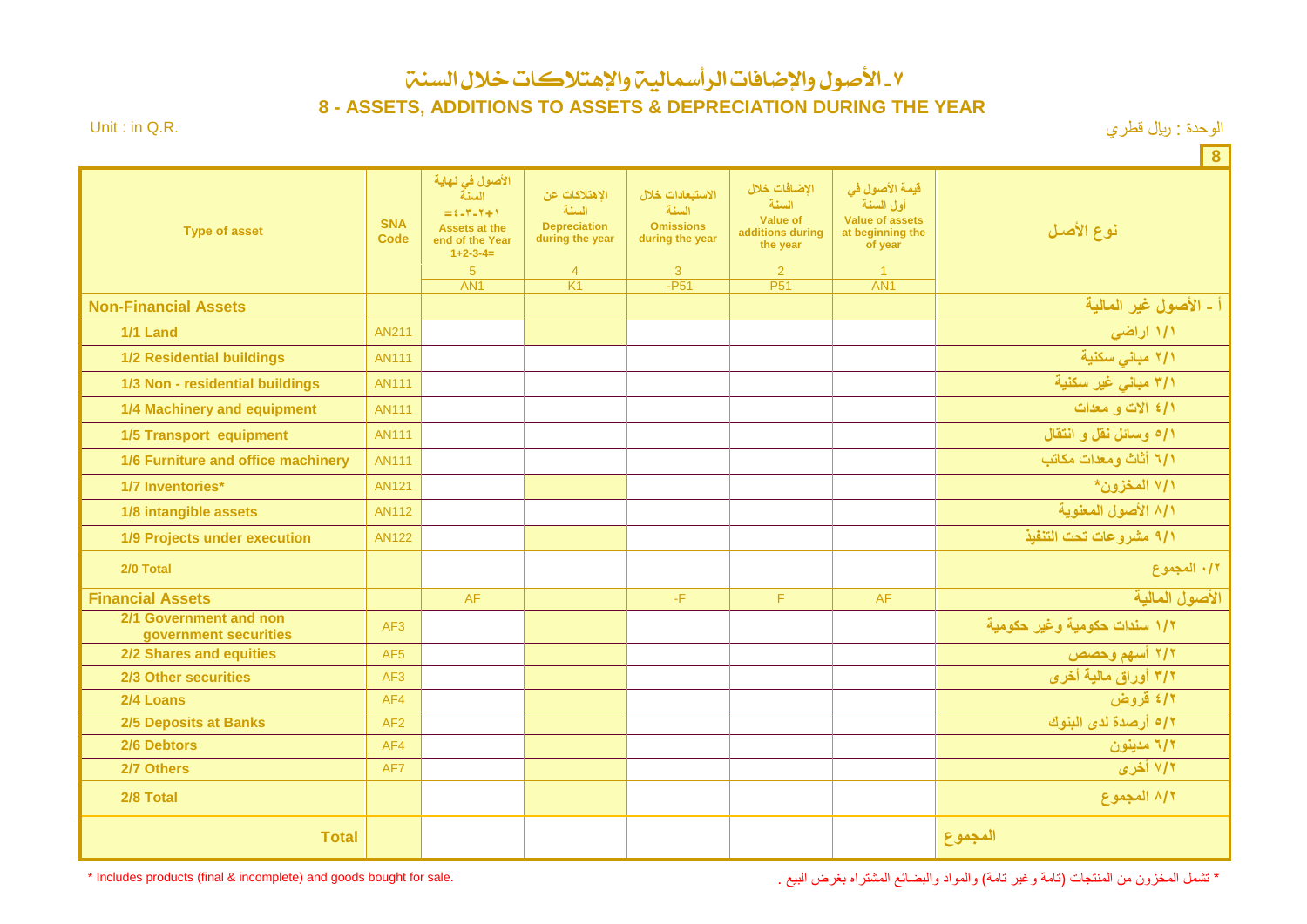## **8** - اخلصـــــــــوم **8 - LIABILITIES**

**Unit : in Q.R. قطري لاير : الوحدة**

**9 البيان أول العام Beginning of The year اإلضافات Addition االستبعادات Omissions آخر العام**  $\overline{Y-Y+1}$ **End of the year 1+2-3 SNA Items Items Items Items 4 3 2 1 AN1 K1 P51 AN1 .1 رأس المال المدفوع** 5AF **Capital Paid 1. 2. Reserves** AF5 **االحتياطيات .8 3. Provisions** AF5 **المخصصات .3 4. Profits Carried Forward** AF5 **مرحلة أرباح .4 5. Creditors** AF4 **دائنون .5 6. Loans** AF4 **قروض .1 .3 سندات وأوراق مالية** 3AF **Securities Financial 7. 8. Insurance Technical Reserves** AF6 **للتأمين الفنية االحتياطيات .2 9. Other Liabilities** AF7 **أخرى التزامات .4 المجموع Total**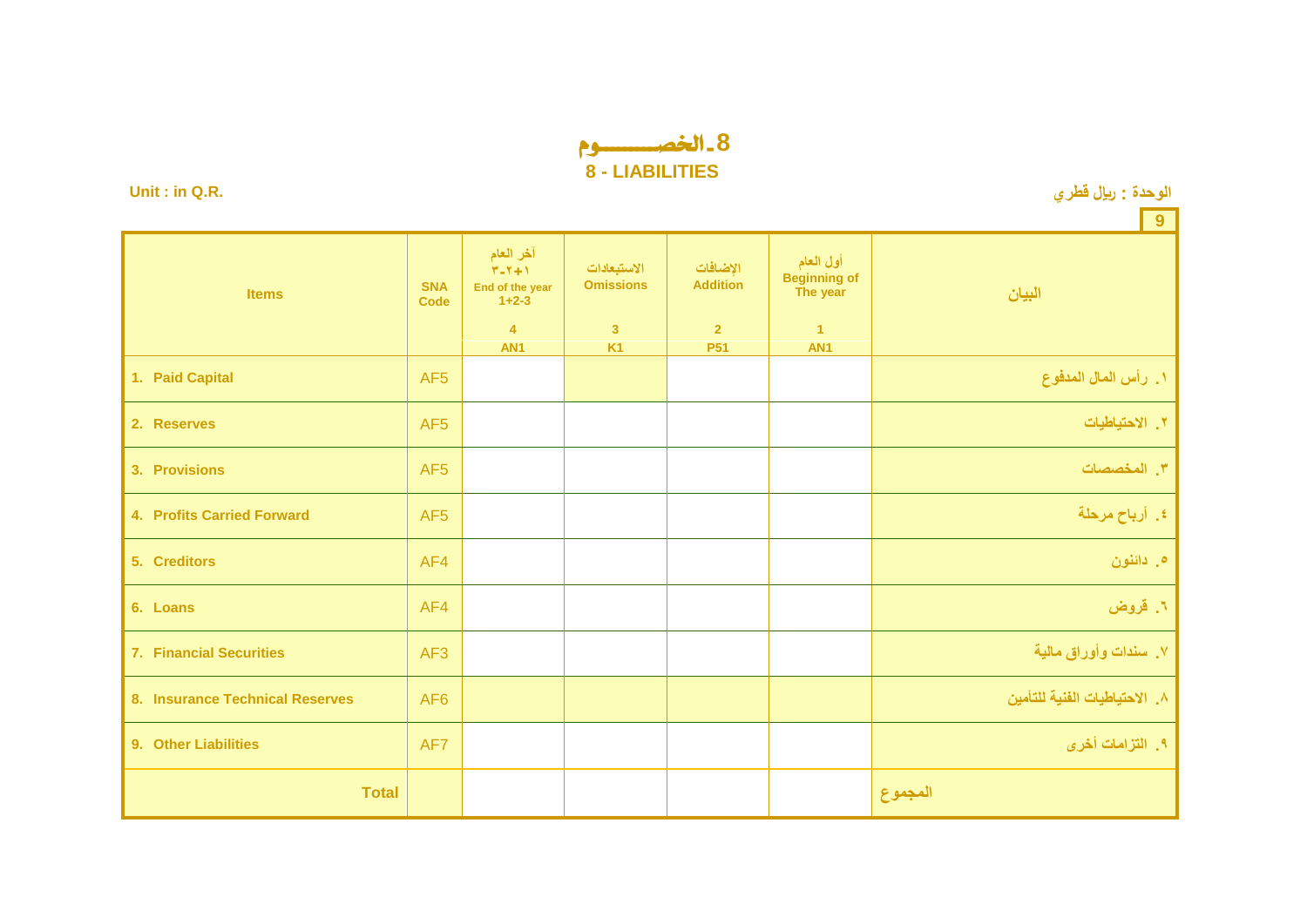۹ - رأس المال **9 - CAPITA**

**Unit : in Q.R. قطري لاير : الوحدة**

|                    |                           |                                                               |                  |                               |                       |                       | $ 10\rangle$            |
|--------------------|---------------------------|---------------------------------------------------------------|------------------|-------------------------------|-----------------------|-----------------------|-------------------------|
| <b>Nationality</b> | <b>SNA</b><br><b>Code</b> | رأس المال<br>المصرح به*<br>Authorized<br>Capital <sup>*</sup> |                  | رأس الملل المدفوع Paid Capita |                       |                       |                         |
|                    |                           |                                                               | المجموع<br>Total | خاص<br><b>Private</b>         | مختلط<br><b>Mixed</b> | حكومي<br>Governmental | الجنسية                 |
| 1. Qataris         |                           |                                                               |                  |                               |                       |                       | ١. قطريون               |
| 2. GCC             |                           |                                                               |                  |                               |                       |                       | ٢. مجلس التعاون الخليجي |
| 3. Arabs           |                           |                                                               |                  |                               |                       |                       | ٣. عربي                 |
| 4. Asian           |                           |                                                               |                  |                               |                       |                       | ٤. أسيوي                |
| 5. European        |                           |                                                               |                  |                               |                       |                       | ه. أوروبي               |
| 6. African         |                           |                                                               |                  |                               |                       |                       | ٦. أفريقي               |
| 7. American        |                           |                                                               |                  |                               |                       |                       | ۷. أمري <mark>كي</mark> |
| 8. Others          |                           |                                                               |                  |                               |                       |                       | ٨. أخرى                 |
| <b>Total</b>       |                           |                                                               |                  |                               |                       |                       | المجموع                 |

\* To be included at the total only . . فقط المجموع خانة في يسجل**\***